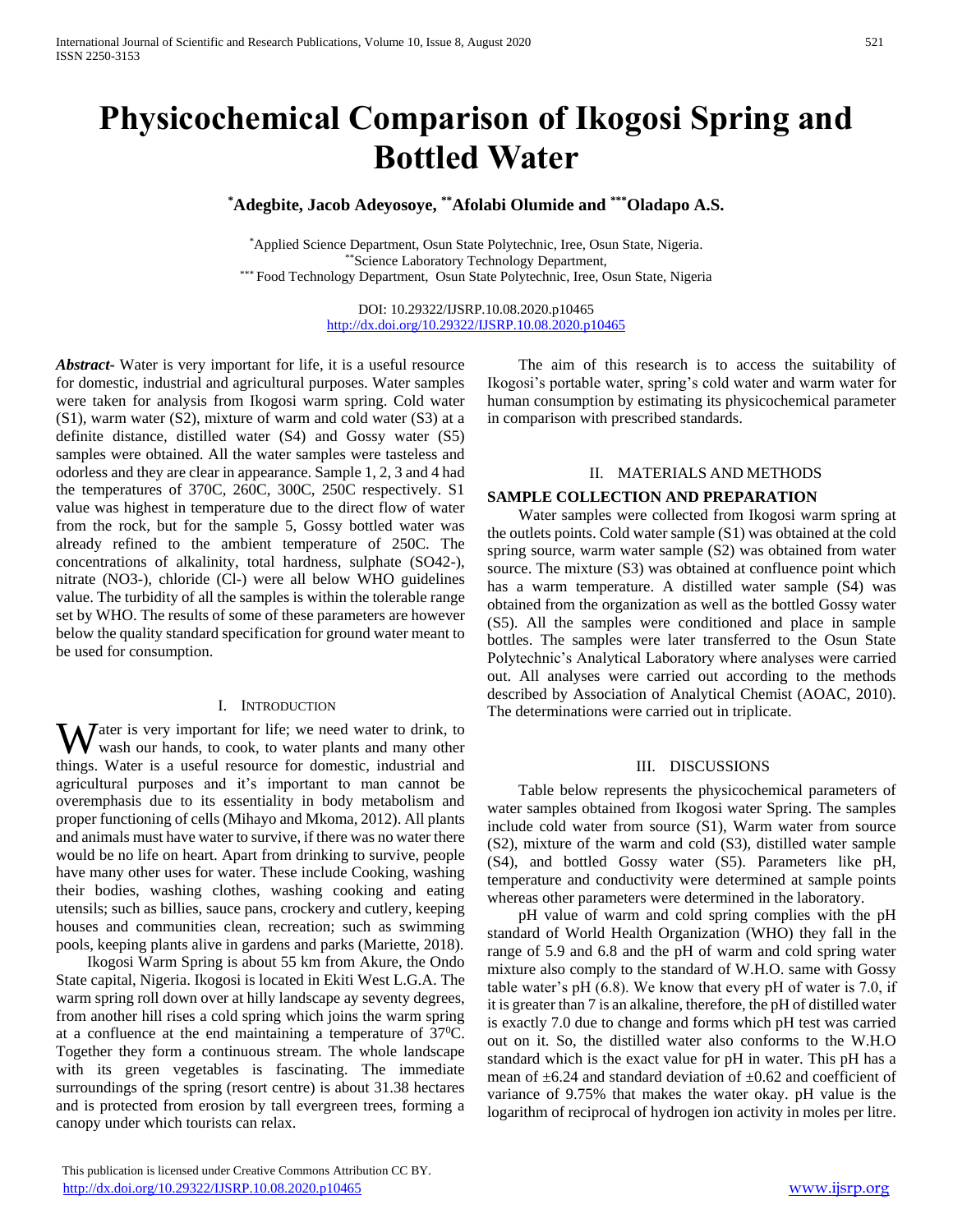Conductivity indicates the presence of ions within the water usually due to elemental composition in the sample majorly caused by leaching. It can also indicate industrial discharges. Therefore, the W.H.O standard for conductivity in water is 1200µS/cm. The samples comply to the standard of W.H.O which are 93.0, 46.0 and 87.0 for the warm and cold spring water and mixture respectively. Gossy bottled water falls between the standard of W.H.O. the only sample with the highest conductivity is the distilled water with  $169 \mu S/cm$ . This is an indication that the purer the water the freer the ability to conduct. The mean of the measurement is 83.8 and Standard Deviation is 51.3. The assessment of these waters samples complies with W.H.O standard.

 Temperature can exert great control over aquatic communities if the overall water body temperature of a system is altered, an aquatic community shift can be expected. Temperature was measured here in degree Celsius  $(^{0}C)$ ; The maximum point indicated by W.H.O is  $37^{\circ}$ C. The warm spring water sample (S1) of Ikogosi do not exceed this point at the time the sample was taken. It is also a point to note that the sample looks clearer compared to other samples which could be due to the influence of the heat energy on it. the cold water sample (S2) has a temperature of  $26.0^{\circ}$ C. the mixture at confluence (S3) has a temperature of 29.8<sup>0</sup>C, the distilled water sample has  $26.0$ <sup>0</sup>C and also Gossy bottled water has temperature of  $25.0^{\circ}$ C. the samples didn't exceed the maximum temperature recommendation of W.H.O. The mean of the result is 28.8 and Standard Deviation is 4.95.

Turbidity may be due to organic or inorganic constituents. Organic particulates may harbor microorganisms. Thus, the turbidity conditions may increase the possibility for water borne disease; therefore, the maximum standard for turbidity recommended by W.H.O is 5.0NTU. all the samples has turbidity below the maximum recommendation point. The warm spring sample (S1) has a value of 0.61 NTU, cold spring sample (S2) has 3.85NTU, mixtures of cold and warm spring sample (S3) has 0.62 NTU and the distilled water sample (S4) has 0.37NTU. the Gossy sample(S5) has no observable turbidity value, that is 0.00NTU. The samples values ranges from 0.00-3.85 NTU and the mean is 1.09 and Standard Deviation of 1.56. The only water that does not have impurities is the Gossy bottled water which have been treated and free from microorganisms and turbidity; the cold spring is more turbid than the warm spring.

 Total dissolved solid in mg/L of warm spring (S1) is 62.3 and that of cold spring (S2) is 30.8, the mixture (S3) is 58.3, the distilled sample (S4) is 113 whereas the Gossy water sample (S5) is 16.1. All the samples fall below the maximum value for dissolved solid of 1500mg/l. the distilled water sample presented an unexpected value but this could be due to processes the water was made to pass through. Dissolved solid is a measure of the dissolved combined content of all inorganic and organic substances present in the solution in molecular, ionized or micro granular suspended forms.

 Alkalinity of water is generally due to the presence of carbonate and hydroxide ions. The alkalinity ranges of the samples are from 3.00-8.00mg/L. The average value with standard deviation is  $5.40 \pm 1.81$ . All the samples fall below the maximum value of 100mg/L which makes them to conform with W.H.O standard. The alkalinity of warm sample source S1 is 5.00 while that of cold water source S2 is 3.00, the mixture (S3) is 6.00, the

 This publication is licensed under Creative Commons Attribution CC BY. <http://dx.doi.org/10.29322/IJSRP.10.08.2020.p10465> [www.ijsrp.org](http://ijsrp.org/)

distilled water sample is 5.00 whereas the Gossy water sample has 8.00.all the samples comply with the standard stipulated by W.H.O.

Nitrate  $NO_3$ <sup>-</sup> is the end product of decomposition of organic matter and indicates the organic matter present in water is fully oxidized and it is not harmful anymore. From the table above, the nitrate ranges from 1.08-2.40mg/L with a mean value and standard deviation of 1.64±0.51. All the samples fall below the maximum value of 50mg/L stipulated by W.H.O. The nitrate value of S1 (warm spring) is 1.50mg/L, cold spring (S2) is 1.34mg/L, the mixture (S3) is 2.40mg/L, the distilled sample (S4) is 1.89mg/L whereas the Gossy water sample  $(S5)$  is 1.08.

Iron  $Fe<sup>2+</sup>$  in water may be present in dissolved, colloidal or suspended form. Generally, the ferric form is predominant in natural water. The values of Iron in the samples are below the maximum permissible level as indicated by W.H.O. standard. The values of iron in the samples ranges from  $0.02 - 0.05$ mg/L with the mean and standard deviation of 0.03±0.012. The value for S1 (warm spring water) is 0.03, S2(cold spring water) is 0.02, S3 (mixture) is 0.03, S4 (distilled water sample) is 0.02 whereas S5 (the Gossy water sample) is 0.05. For sample S5, the ion exchange resin purifier could be responsible for slight increase observed.

Calcium  $(Ca^{2+})$  occurs in water mainly due to the presence of limestone, gypsum, dolomite and gypsiferrous materials. The ranges of calcium content of the water samples ranges from 6.41 - 22.2mg/L. the maximum permissible level has not been determined by W.H.O. standard. This is an indication that calcium content negative effect on consumer's health has not been determined. Cold water sample S1 has a value of 8.02mg/L, warm water sample S2, has a value of 9.62mg/L, mixture S3 has a value of 10.4mg/L, the distilled water sample S4, has a value of 6.41mg/L whereas Gossy water sample S5 has a value of 22.4mg/L. Iron exchange treatment of processed water could be responsible this high value obtained.

Magnesium  $(Mg^{2+})$  salts occur in natural waters, sea waters. The range of Magnesium content in the samples ranges from 3.42- 8.78mg/L. Cold water sample S1 has a value of 8.78mg/L, warm water sample S2 has a value of 5.86mg/L, the mixture sample S3 ha a value of 5,86mg/L, the distilled water sample S4 has a value of 3.42mg/L whereas the Gossy water sample S5 has a value of 8.30. As stated above, ion exchange process could be responsible for the observed value.

# IV. CONCLUSIONS

 From the results obtained in this research, all the water samples contain physicochemical parameters which are below the maximum permissible limit for drinking water. S1 , the warm water sample was highest in term of total water hardness beside the Gossy water sample which could have been made hard through ion exchange process. Gossy water sample also exhibited higher elemental content , the reason is also suggested to be as a result of the processes the water was made to pass through. The nitrate, turbidity, alkalinity, total dissolved solid, pHand conductivity values are below the maximum values for portable water. The temperature value of warm water sample is not beyond the maximum value for water body so as to be able to support living organism. Microbiological assessment of these water samples could give vivid insight to their portability.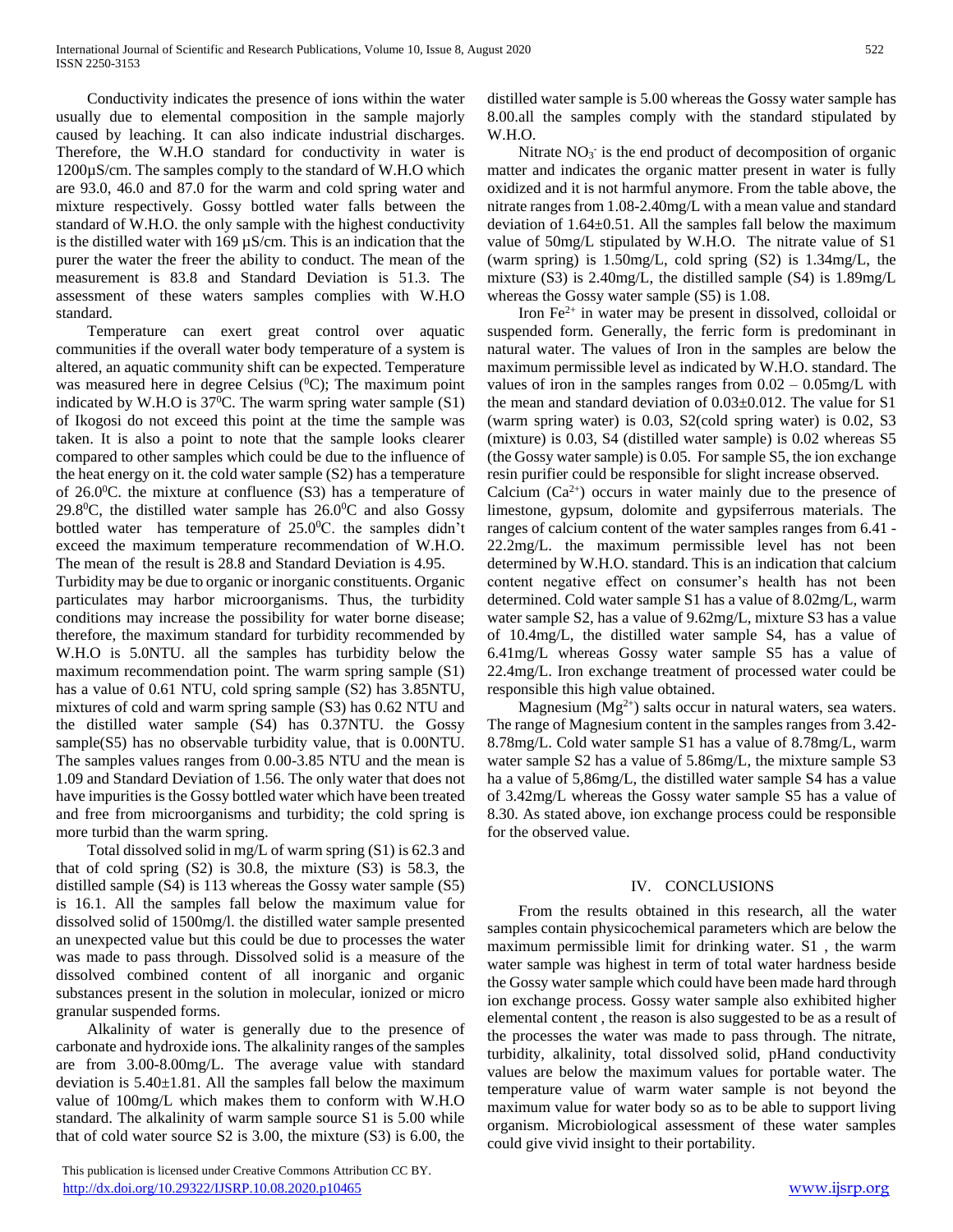| <b>Parameters</b>                                | <b>Units</b>       | MP:<br><b>WHO</b><br><b>Standard</b> | S1   | S <sub>2</sub> | S <sub>3</sub> | <b>S4</b> | S <sub>5</sub> | Range         |
|--------------------------------------------------|--------------------|--------------------------------------|------|----------------|----------------|-----------|----------------|---------------|
| pH at $20^{\circ}$ C                             | $\overline{O_{C}}$ | 6.50-9.50                            | 5.9  | 6.8            | 5.6            | 7.0       | 6.8            | $5.6 - 7.0$   |
| Conductivity                                     | $\mu$ s/cm         | $1200\mu s/cm$                       | 93.0 | 46.0           | 87.0           | 169       | 24.0           | 24.0-169      |
| Temperature                                      | ${}^{0}C$          | $37^0C$                              | 37.0 | 26.0           | 29.8           | 26.0      | 25.0           | 25.0-37.0     |
| <b>Dissolved</b><br><b>Total</b><br><b>Solid</b> | mg/L               | 1500mg/L                             | 62.3 | 30.8           | 58.3           | 113       | 16.1           | 16.1-113      |
| <b>Turbidity</b>                                 | <b>NTU</b>         | 5.0NTU                               | 0.61 | 3.85           | 0.62           | 0.37      | 0.00           | $0.00 - 3.85$ |
| Chloride (Cl <sup>-</sup> )                      | Mg/L               | $250$ mg/L                           | 6.99 | 7.99           | 18.0           | 9.99      | 11.0           | 6.99-18.0     |
| <b>Fluoride</b>                                  | Mg/L               | $1.5$ mg/L                           | 0.34 | 0.25           | 0.37           | 0.28      | 0.24           | $0.24 - 0.37$ |
| Sulphate $(SO42$                                 | Mg/L               | $500$ mg/L                           | 3.00 | 4.00           | 1.00           | 2.00      | 2.00           | 1.00-4.00     |
| <b>Alkalinity</b>                                | Mg/L               | $100$ mg/L                           | 5.00 | 3.00           | 6.00           | 5.00      | 8.00           | 3.00-8.00     |
| Nitrate $NO32$                                   | Mg/L               | $50$ mg/L                            | 1.50 | 1.34           | 2.40           | 1.89      | 1.08           | 1.08-2.40     |
| Calcium<br>hardness<br>CaCO <sub>3</sub>         | Mg/L               | $200$ mg/L                           | 20.0 | 24.0           | 26.0           | 16.0      | 56.0           | 16.0-56.0     |
| <b>Total hardness</b>                            | Mg/L               | $500$ mg/L                           | 56.0 | 48.0           | 50.0           | 30.0      | 90.0           | 30.0-90.0     |
| <b>Magnesium</b><br>hardness CaCO <sub>3</sub>   | Mg/L               | $20$ mg/L                            | 36.0 | 24.0           | 24.0           | 14.0      | 34.0           | 14.0-36.0     |
| Iron $(Fe^{2+})$                                 | Mg/L               | 3mg/L                                | 0.03 | 0.02           | 0.03           | 0.02      | 0.05           | $0.02 - 0.05$ |
| Manganese(Mn)                                    | Mg/L               | $0.4$ mg/L                           | 0.01 | 0.01           | 0.01           | 0.02      | 0.01           | $0.01 - 0.02$ |
| Calcium $(Ca^{2+})$                              | Mg/L               | ND                                   | 8.02 | 9.62           | 10.4           | 6.41      | 22.4           | 6.41-22.4     |
| Magnesium $(Mg^{2+})$                            | Mg/L               | 20mg/L                               | 8.78 | 5.86           | 5.86           | 3.42      | 8.30           | 3.42-8.78     |
| $Copper(Cu^{2+})$                                | Mg/L               | $2.0$ mg/L                           | 0.05 | 0.04           | 0.05           | 0.04      | 0.05           | $0.04 - 0.05$ |
| $Chromium(Cr^{6+})$                              | Mg/L               | $0.05$ mg/L                          | 0.03 | 0.02           | 0.03           | 0.03      | 0.04           | $0.02 - 0.04$ |
| Sodium(Na)                                       | Mg/L               | $200$ mg/L                           | 4.54 | 5.19           | 12.0           | 6.49      | 7.14           | 4.54-12.0     |

| Table 1: Physicochemical Parameters of Water Samples from Ikogosi Spring Water |  |  |
|--------------------------------------------------------------------------------|--|--|
|                                                                                |  |  |

#### **REFERENCES**

- [1] Braun, Charles, L. and Sergei N. Smirnov (1993): Why is Water blue? Journal of Chemical Education. 70(8); 612.
- [2] Debenedetti, Pablo, G. and Stanley, H. Eugene. (2003): "Super cooled and Glassy Water" Journal of America Institute of Physic, S-0031-9228-0306- 020-4
- [3] Leigh, G.J, H. A. Favre and W. V. Metanomski (1998): Principles of Chemical Nomenclature, guide to IUPAC Recommendations. Online journal of Blackwell Science, last modified 23, May 2006.
- [4] Campbell et al., (2007) Biochemistry 6th (sixth) edition. Publication of Amazon.com.
- [5] Dawney, B. and Pearce, J.M. (2012): Optimizing Solar Water Disinfection (SODIS) Method by Decreasing Turbidity with NaCl. The journal of water, sanitation and Hygiene for Development 2(2) pp 87-94.
- [6] Lewis William Cudmore Mccullagh and Rice, James (1922): chemistry, physical and theoretical, Quantum theory, Thermodynamics. A system of physical chemistry publication. 2(3).
- [7] Mihayo I. Z. and Mkoma S. L. (2012): Chemical Water Quality of Bottled Drinking Water Brands Marketed in Mwanza City, Tanzania. Research journal of chemical sciences. 2(7) pp 21-26.
- [8] Business Dictionary (2019): m.businessdictionary.com/definition. Lastly modified 2019.

 This publication is licensed under Creative Commons Attribution CC BY. <http://dx.doi.org/10.29322/IJSRP.10.08.2020.p10465> [www.ijsrp.org](http://ijsrp.org/)

- [9] International Organization for Standardization 9000 (1987): Quality management systems. A publication of international organization for standardization.
- [10] Water chemistry (2011): chapter 7, Introduction to Volunteer Water Quality Monitoring Training Notebook. pp 1.
- [11] Mariette Mifflin. (2018): How is Water made Portable or Safe to Drink. A publication of The Spruce- a part of Dotdash Publishing Family. Last updated 09/29/18.

#### **AUTHORS**

**First Author** – Adegbite, Jacob Adeyosoye, Applied Science Department, Osun State Polytechnic, Iree, Osun State, Nigeria. Phone no: +2348037438757, Email: jacadegbite@yahoo.com

**Second Author** – Afolabi Olumide, Science Laboratory Technology Department

**Third Author** – Oladapo A.S, Food Technology Department, Osun State Polytechnic, Iree, Osun State, Nigeria